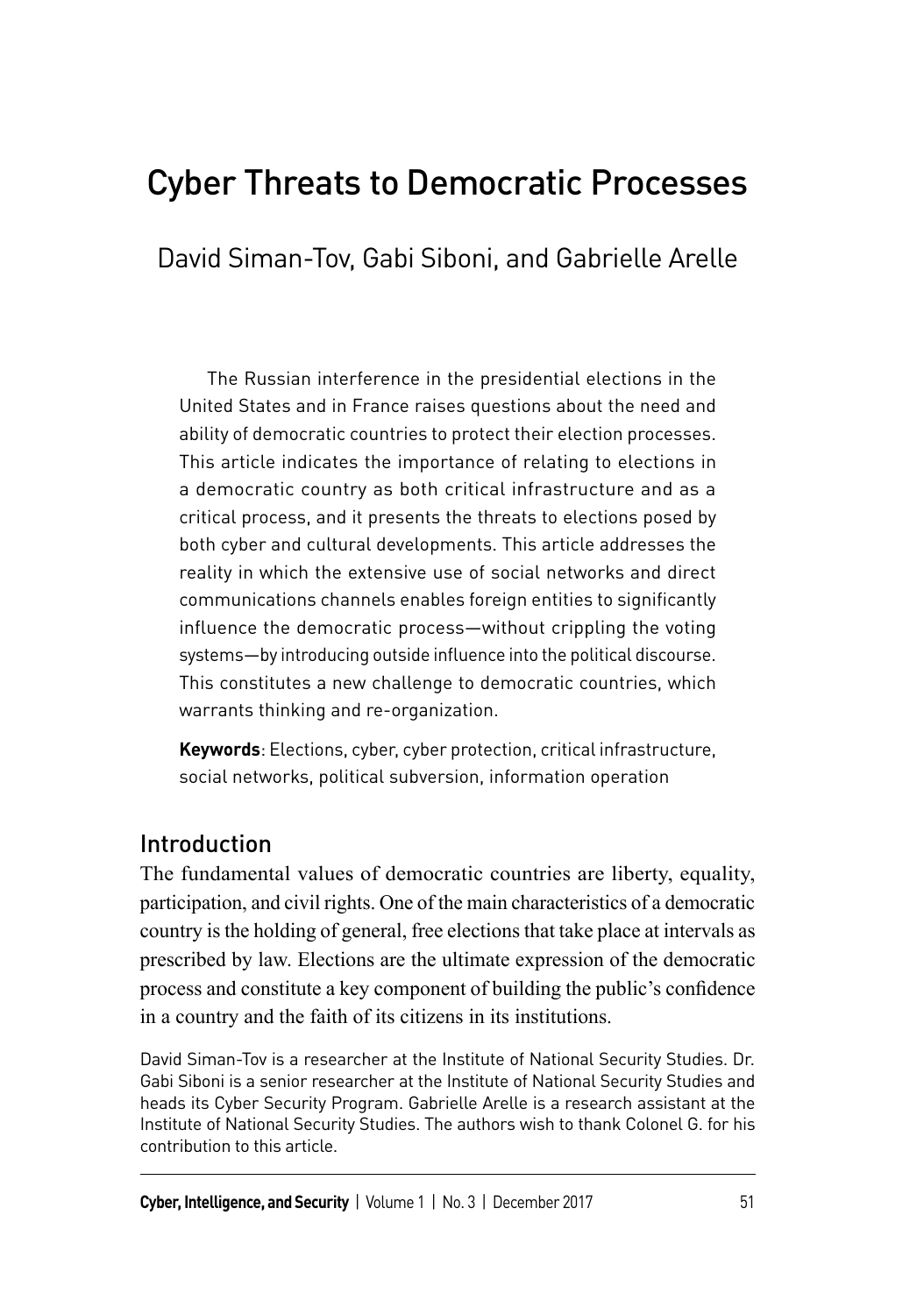In recent years, we have seen attempts of external interference and subversion of the election processes in many democratic countries throughout the world through cyberattacks. Cyber threats to the election process in democratic countries may be categorized as threats that aim to disrupt the process through technological tools designed to corrupt information systems and the polling and voting systems, and as material threats to democratic institutions by sullying their good name and by undermining the public's faith in them. While the first category of threats is well known, and countries are well prepared to contend with them, the second—which is more abstract—is a new type of threat that requires appropriate consideration and analysis.

A report by the American intelligence community that was submitted to the US president in January 2017 assessed that Russia conducted an extensive campaign to undermine the chances of Democratic candidate Hillary Clinton and to promote Republican candidate Donald Trump in the 2016 presidential elections, using both covert cyberattacks and overt efforts to influence public opinion. According to the assessment, Russian cyber agents had hacked the Democratic Party's computers already back in July 2015 and used information that they had collected during this intrusion.<sup>1</sup> This incident is added to additional reports of Russia's suspected cyber intrusions into government entities in Europe as well, and the disruption of election campaigns there.<sup>2</sup> Russia was also suspected of a failed attempt to interfere in the presidential elections in France, with the aim of undermining the election of Emmanuel Macron by publicizing information on the internet that had been stolen from his election headquarters (some of which might have been fake).<sup>3</sup>

Another case of interference in foreign election campaigns is the exposure of people who were behind the rigging of elections in Latin America. Andrés Sepúlveda—who claimed that he led a team of hackers who had spent the last decade trying to rig the results of elections in Latin American countries like Mexico—said that his team had installed spyware in the computers of

<sup>1</sup> Office of Director of National Intelligence, "Background to Assessing Russian Activities and Intentions in Recent US Elections: The Analytic Process and Cyber Incident Attribution," Intelligence Community Assessment, January 6, 2017.

<sup>2</sup> "Not only in the United States: Russia Interferes with Elections in Europe," *Ynet*, December 10, 2016 (in Hebrew).

<sup>3</sup> Eric Auchard and Felix Bate, "French Candidate Macron Claims Massive Hack as Emails Leaked," *Reuters*, May 6, 2017.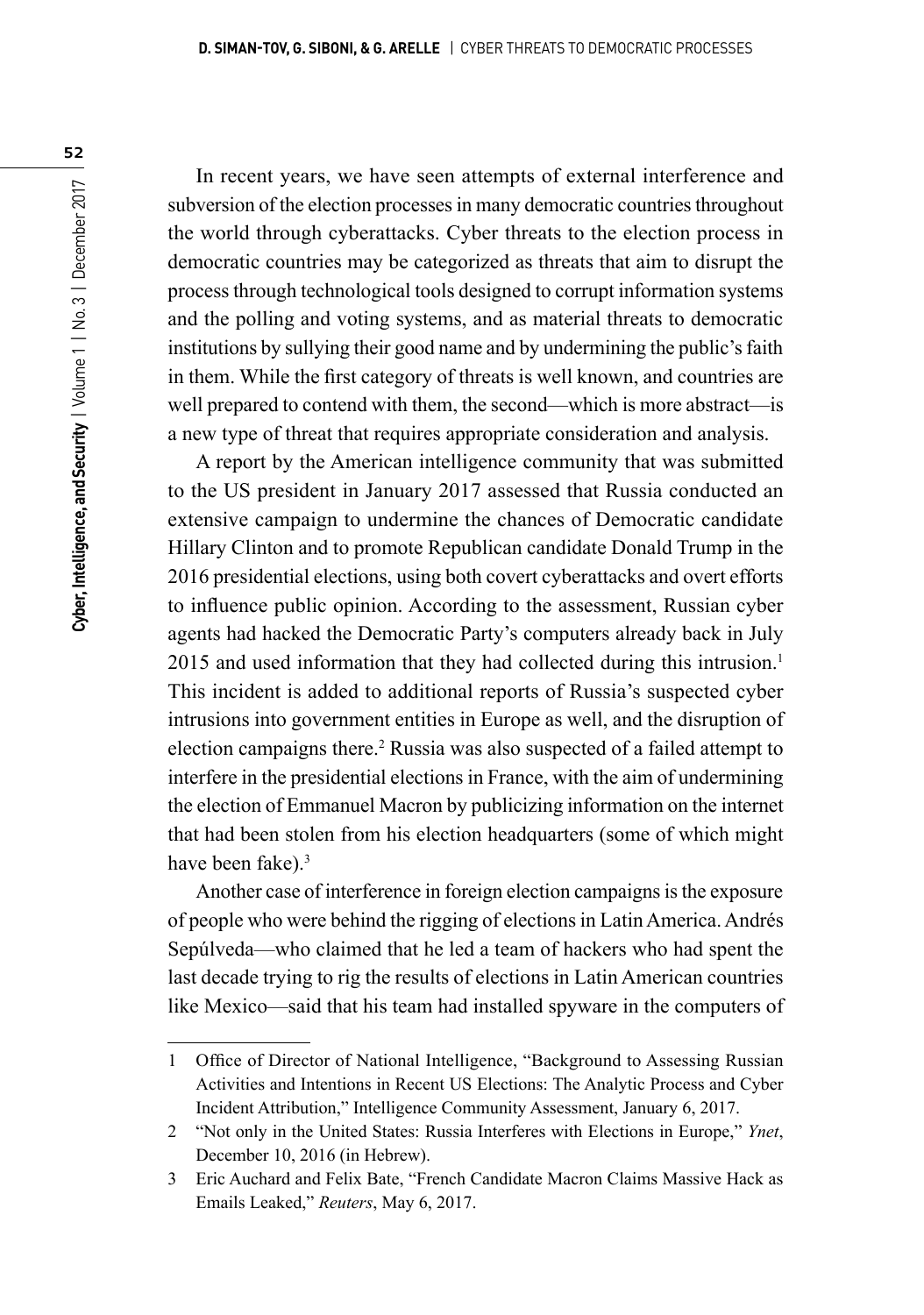opposition offices, stole election campaign strategies, and manipulated social media to create false waves of enthusiasm or derision.4

There is a clear difference between the two cases described above: a world power was apparently behind the first case and attempted to influence the results of the presidential elections in the United States and in France. Private individuals who had been recruited by political rivals were behind the second case.

This article focuses on the first type of threat, that of interference, which we define as "strategic cyber political subversion." This article discusses the vulnerabilities in a democratic country's election process that enable foreign interference and analyzes the components of the process and their vulnerabilities to cyberattacks. This article also presents the elections as a critical process, the disruption of which is liable to undermine a country's democratic stability and the public's faith in democratic institutions altogether.

# Between Critical Infrastructure and Vital Cyber Processes

From the American perspective, critical infrastructure is essential systems that constitute the foundation of American society and that support its security, economy, and health systems. This definition relates to sixteen categories of systems and agencies for which the American government is responsible for guaranteeing their physical and cybersecurity. These categories are the chemical industry, which includes the pharmaceutical, agrochemical, and special chemical industries; commercial infrastructure; communications; manufacturing industries, such as the metal industry; energy; dams; security industries for the manufacture and maintenance of war materials and military systems; emergency services; financial infrastructure; the food and agriculture sector; government infrastructure; health systems; information systems; nuclear infrastructure; transportation infrastructure; and the water infrastructure.<sup>5</sup>

In Israel, cyber defense is critical for any public infrastructure, whether under government or private ownership, and that defense encompasses physical protection as well as security of its information and computer

<sup>4</sup> Jordan Robertson, Michael Riley, and Andrew Willis, "How to Hack an Election," *Bloomberg*, March 31, 2016, https://www.bloomberg.com/features/2016-how-tohack-an-election.

<sup>5</sup> The definition was taken from the website of the US Department of Homeland Security: https://www.dhs.gov/critical-infrastructure-sectors.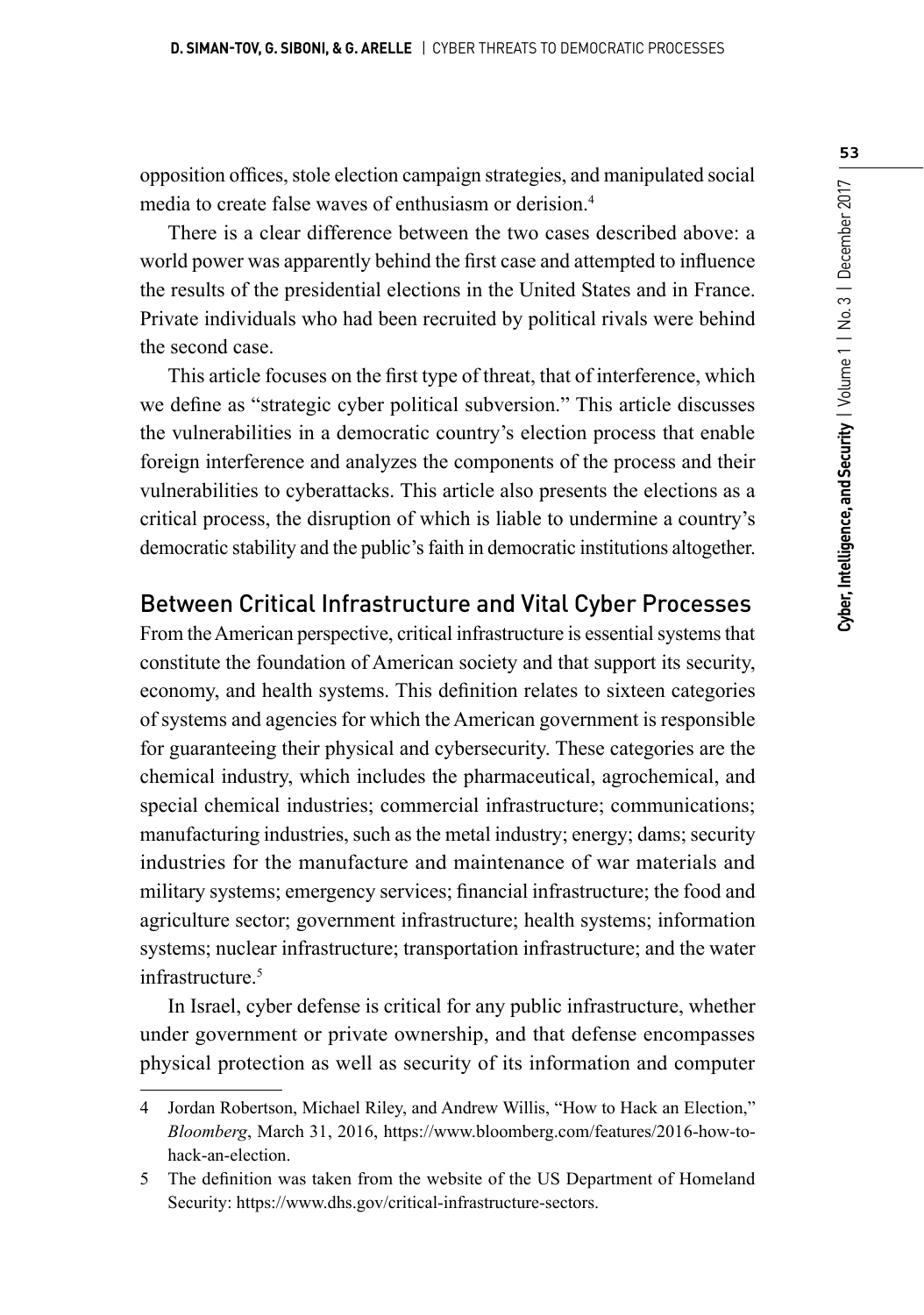systems.<sup>6</sup> Infrastructure is defined as being critical when harm to it is liable to lead to socio-economic damage that could potentially disrupt the state's economic or social stability or its security. For the most part, critical infrastructure has three main characteristics: symbolic importance; the state's functional dependence on them, to the extent that any damage could lead to prolonged impairment and harm to the population or economy; and interactions with other infrastructure.7 In recent years, additional entities such as internet service providers and part of the financial sector have been added to the traditional definition of critical infrastructure in Israel (electricity, communications, railways, water and fuel lines, aviation, and so forth). A committee chaired by the head of the National Cyber Bureau determines which infrastructure should be defined as critical and it requires legislative amendments. Critical infrastructure must comply with national cyber defense regulations. Regulations are enacted—with input from critical infrastructure entities—by the Information Security Authority in the Israeli Security Agency. A considerable portion of the Information Security Authority's authority is being transferred to the National Cyber Security Authority. Other public services, such as education, health, law, and the election campaigns in Israel, are not defined as critical infrastructure that require direction and guidance from the competent authorities; nevertheless, the Central Elections Committee in Israel receives guidance from the National Cyber Authority.

Demands have been made recently in the United States to update the definition of critical infrastructure and to include additional entities and processes that are vulnerable to cyberattacks, such as election campaigns, research bodies, and academia. These demands are due to the sharp rise in the use of the internet and computerized systems in all sectors (public, business, government, private, infrastructure, and academia), which warrant the reclassification of these infrastructures, given the sensitivity of complex systems that are based on communications and computer infrastructure, including elections systems.<sup>8</sup>

<sup>6</sup> Roy Goldschmidt, "Cyber Space and Defending Critical Infrastructure," *The Knesset, the Research and Information Center, 2013* (in Hebrew).

<sup>7</sup> Lior Tabansky, "Critical Infrastructure Protection Against Cyber Threats," *Military and Strategic Affairs* 3, no. 2 (November 2011): 61–78.

<sup>8</sup> Kate O'Keefe and Byron Tau, "U.S. Considers Classifying Election System as 'Critical Infrastructure,'" *Wall Street Journal,* August 3, 2016*.*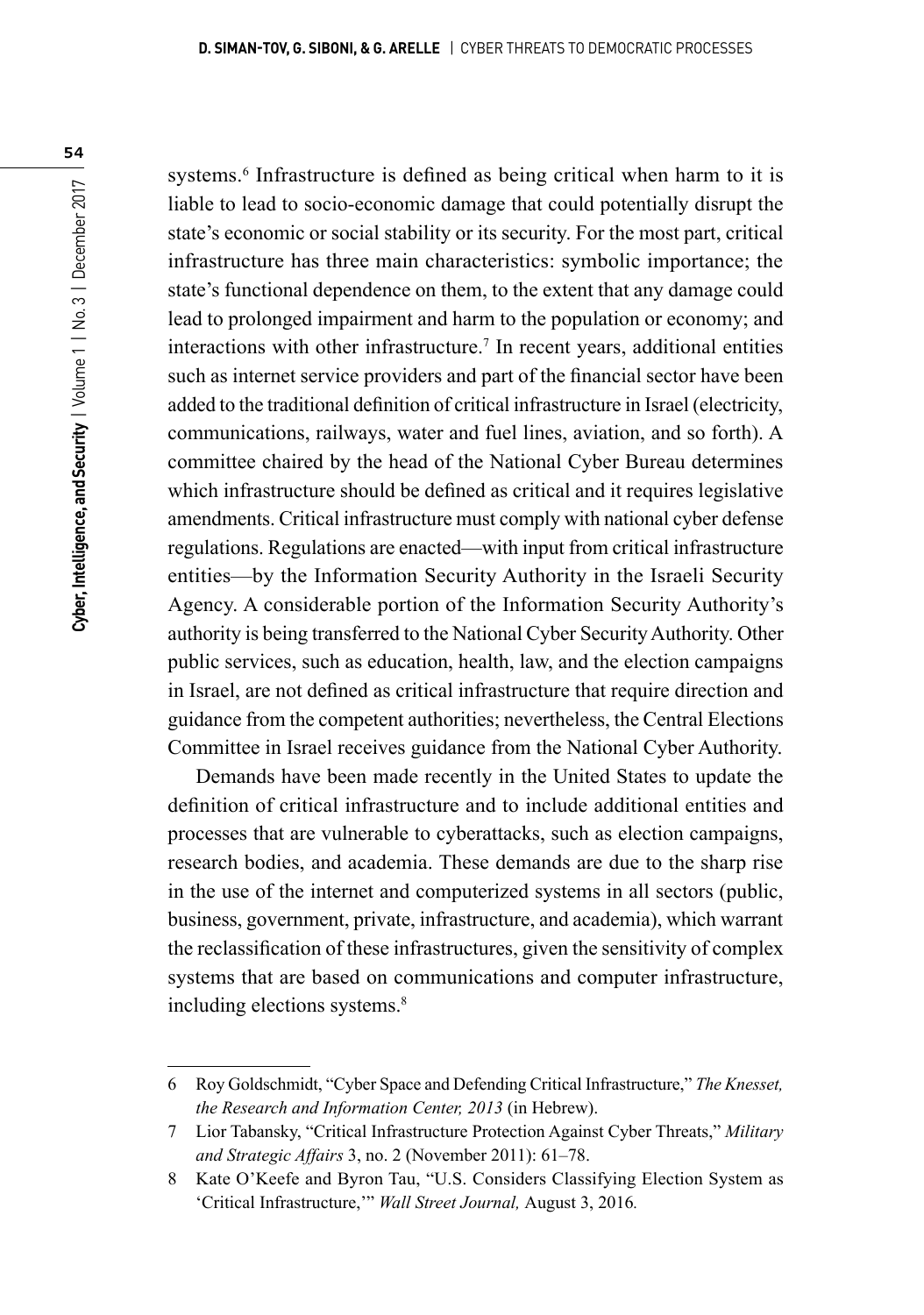# Democratic Election Process – Main Cyber Threats

A democratic election is a process composed of various interacting players and entities. Components of the democratic process increasingly use infrastructure, including cyberspace. The election process is comprised of four stages that proceed in chronological order, as shown in the diagram below. The major cyber threats to this process, against which countries must defend themselves, are attacks on infrastructure, the collection of information about candidates and political parties, and attempts to influence public opinion.



# Cyber Weaknesses in the Election Process

*Disrupting, altering, and forging of information bases*

The government departments that are responsible for recording and saving the personal information of the country's citizens and companies have been undergoing advanced digitization processes and streamlining in recent decades with the installation of computerized systems for registering and managing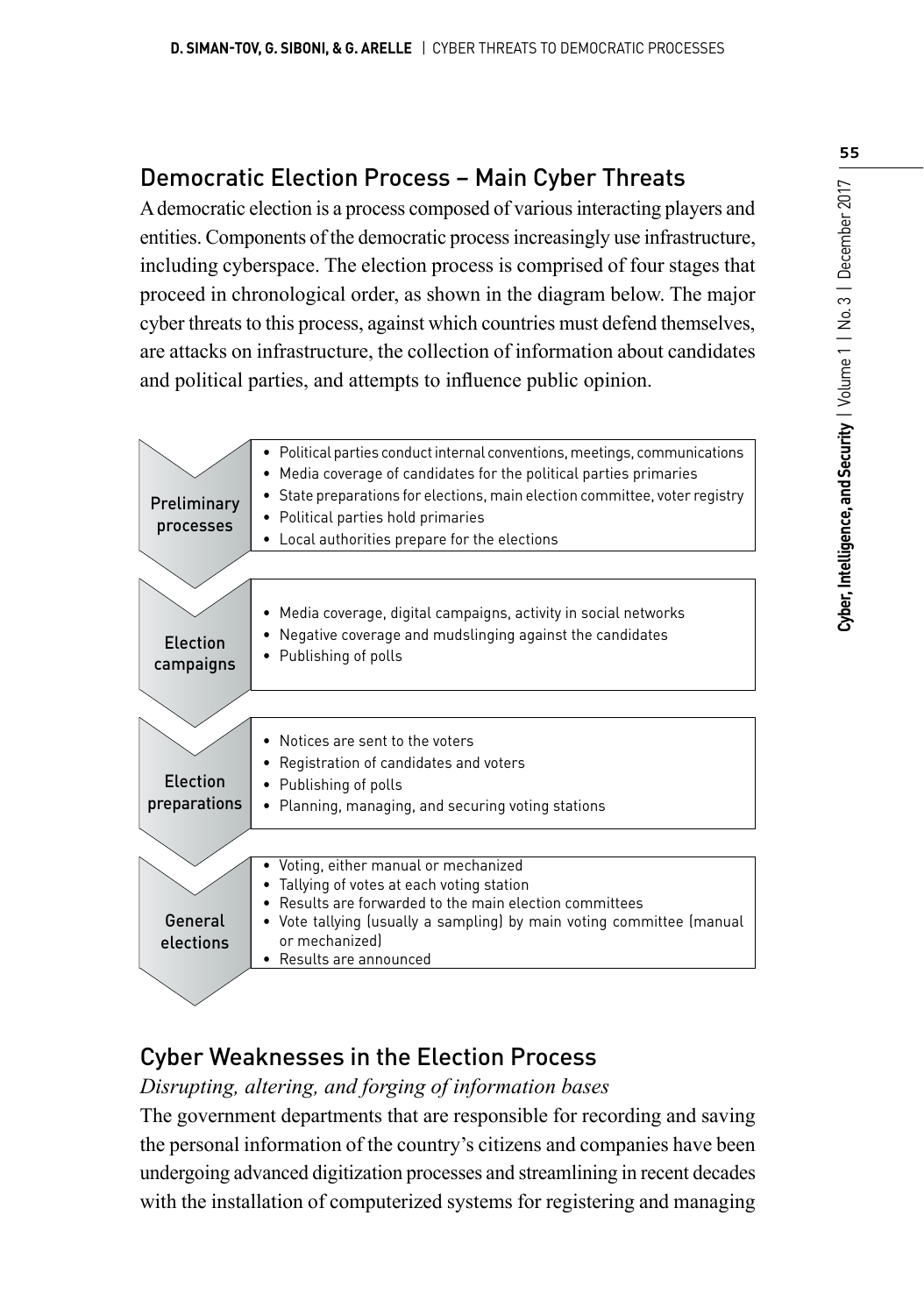records. These systems are extremely vulnerable to cyberattacks, as was proven in the US states of Georgia, Illinois, and Arizona.<sup>9</sup> In these three states, cyber intrusions into the e-voting machines were discovered, which could have led to the theft or exposure of the details of about 21 million US citizens. Identity theft and leaking and/or altering voters' details could have ramifications on the entire democratic process.

Exposing a campaign to corrupt citizens' data or causing harm to their voting stations (such as by giving false information about the location of the voting station, potentially disqualifying votes) is liable to adversely affect the public's faith in the election system. One example occurred during the general elections in Canada in 2011, when pranksters telephoned citizens and gave them incorrect information about the location of their voting station, apparently with the aim of diminishing voters' motivation to exercise their right to vote.<sup>10</sup>

In Israel, voters' details are not just saved in the databases of the State and the Elections Committee but are also forwarded to every political party running for election. This situation creates vulnerability in securing voters' information, although, to date, no attempts to disrupt elections in Israel have yet been exposed. This raises the issue of how to guarantee the proper use and supervision of the voters' database in a reliable way.

#### *Hacking of voting systems on election day*

Voting during elections, whether by manual or mechanized voting, entails verifying personal details, tallying of the votes at the voting stations, and transferring the data to the main system. Hacking of one of these processes will cause significant harm to the entire process. The electronic systems that facilitate the election day process include various services: registration at a voting station and providing the right to vote; electronic voting at the voting station (either using a touch screen or a personal card); remote electronic voting through internet access only; and tallying the votes. The growing use of electronic voting systems has positive and negative implications: on

<sup>9</sup> Dan Goodin, "US E-Voting Machines are (still) Woefully Antiquated and Subject to Fraud," *Ars Technica*, November 7, 2016.

<sup>10</sup> Paul G. Thomas and Lorne R. Gibson, "Comparative Assessment of Central Electoral Agencies," *Elections Canada* (May 2014),

http://www.elections.ca/content.aspx?section=res&dir=rec/tech/ comp&document=p4&lang=e#ftn10.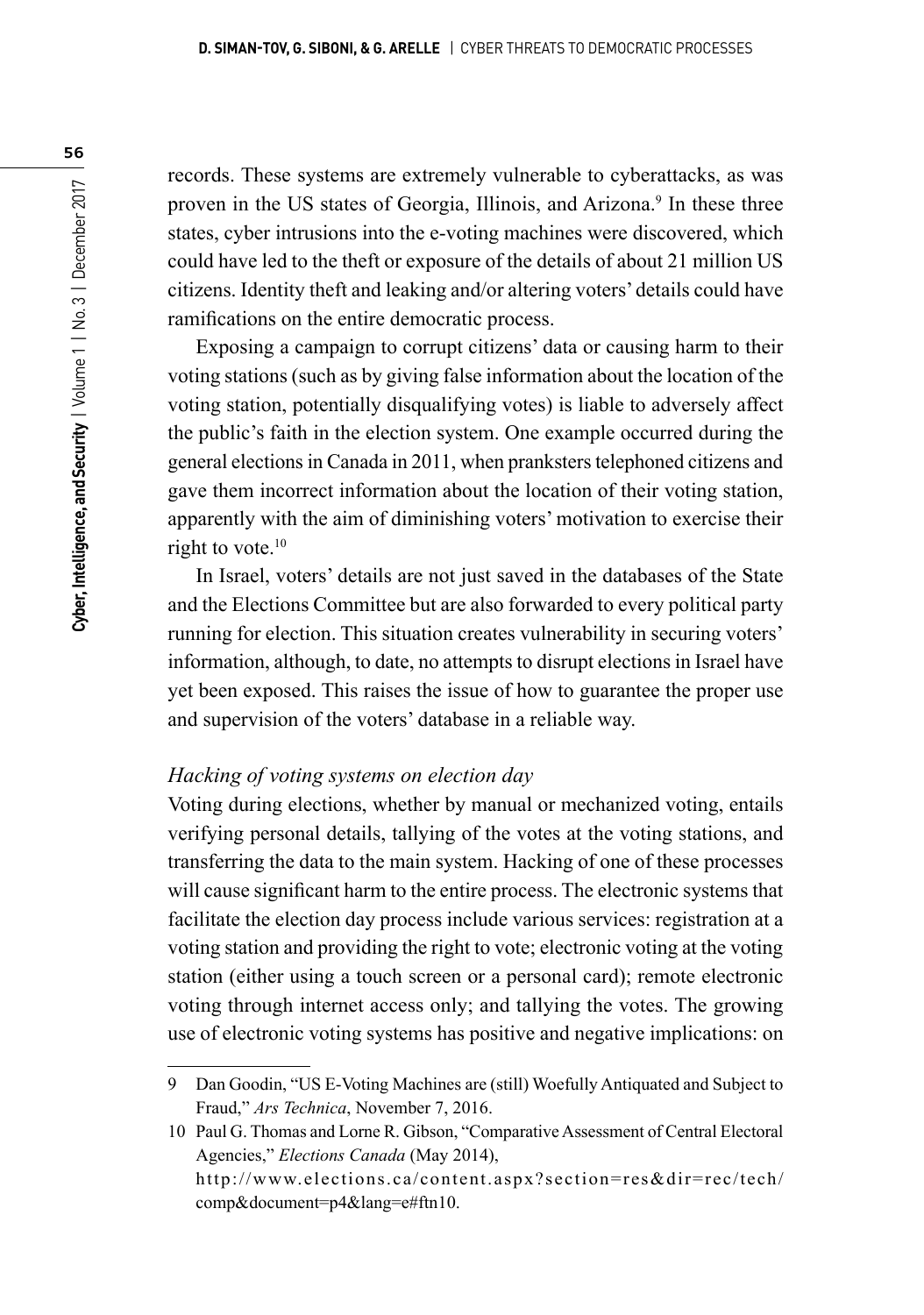the one hand, an electronic system should increase citizens' participation in elections (since they can vote from home or from mobile phones); on the other hand, such a system has a higher risk of being hacked and manipulated and requires the investment of resources to secure and maintain it.<sup>11</sup>

A study conducted by the Institute of Cyber Security in the United States, which researches cyber technologies for critical infrastructure, found that the direct-voting system together with the Op Scan system that scans the voting cards; the systems that assess the data; and the computerized databases do not provide terminal-to-terminal encryption or an adequate security solution. It was also discovered that these systems are operated on unprotected computers at many US voting stations, which can be easily hacked. The study also determined that opponents with appropriate capabilities could find a way to manipulate local and political parties' systems, whose level of security is even lower than the state's general election systems, by uploading malware to the computers; disabling the systems; and stealing, exposing or altering information<sup>12</sup>

#### *Altering the tally of votes*

The mode of tallying votes at the close of election day varies from country to country, according to the voting method. In Israel, voting in national elections is done manually, through ballots tallied by hand in the voting stations and input into an electronic system that computes the regional voting percentages to obtain a final national calculation. In 2014, a seminar held in Canada conducted a comparative assessment of the main electoral systems in Britain, Canada, the United States, Australia, New Zealand, and India and reached the conclusion that, in the future, all of the bodies involved in election processes will need to contend with the challenges of the development of network-based systems and their implications on the election campaigns, including securing the on-line or remote voting processes, the databases, and the vote-tallying systems.<sup>13</sup>

Many publications in the United States have discussed the possibilities for influencing the vote-tallying systems and forging the cards that operate

<sup>11</sup> Goodin, "US E-Voting Machines."

<sup>12</sup> James Scott and Drew Spaniel, "The Painfully Vulnerable Election System and Rampant Security Theater," *ICIT Blog, Institute for Critical Infrastructure Technology*, October 24, 2016.

<sup>13</sup> Thomas and Gibson, "Comparative Assessment of Central Electoral Agencies."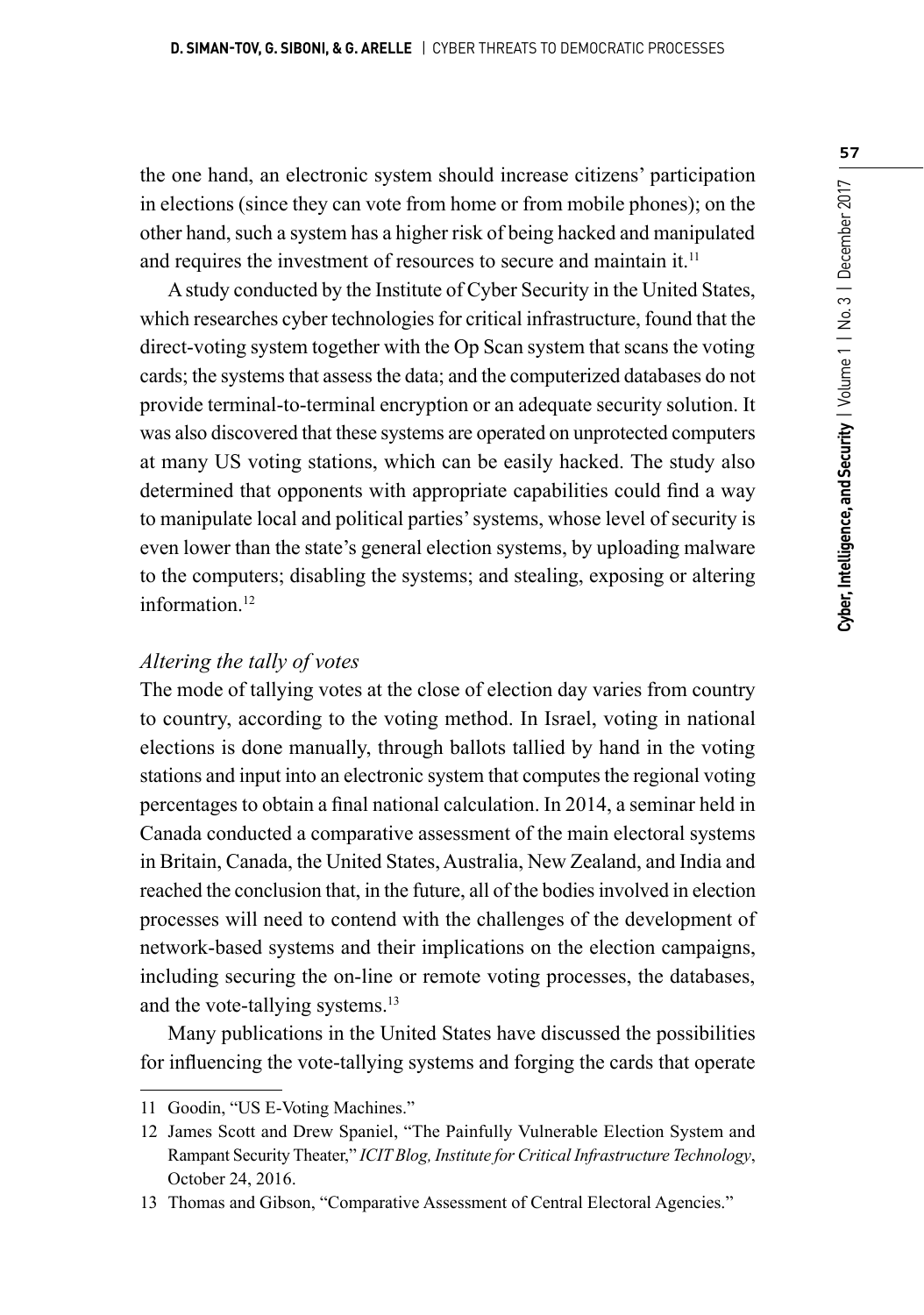the electronic direct-voting systems. Thus, for example, an electronic direct-voting system has been introduced in some parts of the United States, identification is verified by using a personal chip card, and voting is conducted on a touch screen. This system saves the data and generates a printout that is produced at the close of election day, which includes the breakdown of votes at each voting station. It became evident that by using a forged card, it was possible to change the data on the screen, alter votes, delete votes, and even remove candidates.14 Furthermore, despite the identification by card, these systems may be remotely hacked to manipulate the tally of votes and even their segmentation. Electronic voting, which is done via computer with internet access, is even more vulnerable to hacking, fraud, and subversion of the general election process.15

# Destroying Public Trust by Influencing the Content of the Public Discourse

As stated, besides the election process, there are additional factors that constitute the basis for the public's faith in the country and its institutions. According to one researcher, several characteristics constitute the key components of the public's faith in the political establishments in a democratic country: independent media, active public opinion, an independent judicial system, a fair standard of living (health services, housing, education, and employment), and free elections. Subverting these components is liable to significantly affect people's faith in the country's institutions and public services in general as well as their own personal sense of security in their country.16

The emergence of new arenas of discourse and communications in recent years (particularly social media) has led to the development of a wide-scale political and public discourse that addresses a more diverse audience than the traditional media and enables direct contact with citizens and voters. This change has led to the increased use of the internet as an arena for recruiting activists and support, for transmitting messages, and for managing election campaigns. The internet is no longer the domain of marketing and advertising

<sup>14</sup> Goodin, "US E-Voting Machines."

<sup>15</sup> Dimitris A. Gritzalis, *Secure Electronic Voting* (New York: Springer, 2003).

<sup>16</sup> Prof. Marco Meier, lecture, "Cyber, Politics and Elections" conference, Yuval Ne'eman Workshop for Science, Technology and Security, Tel-Aviv University, January 17, 2017.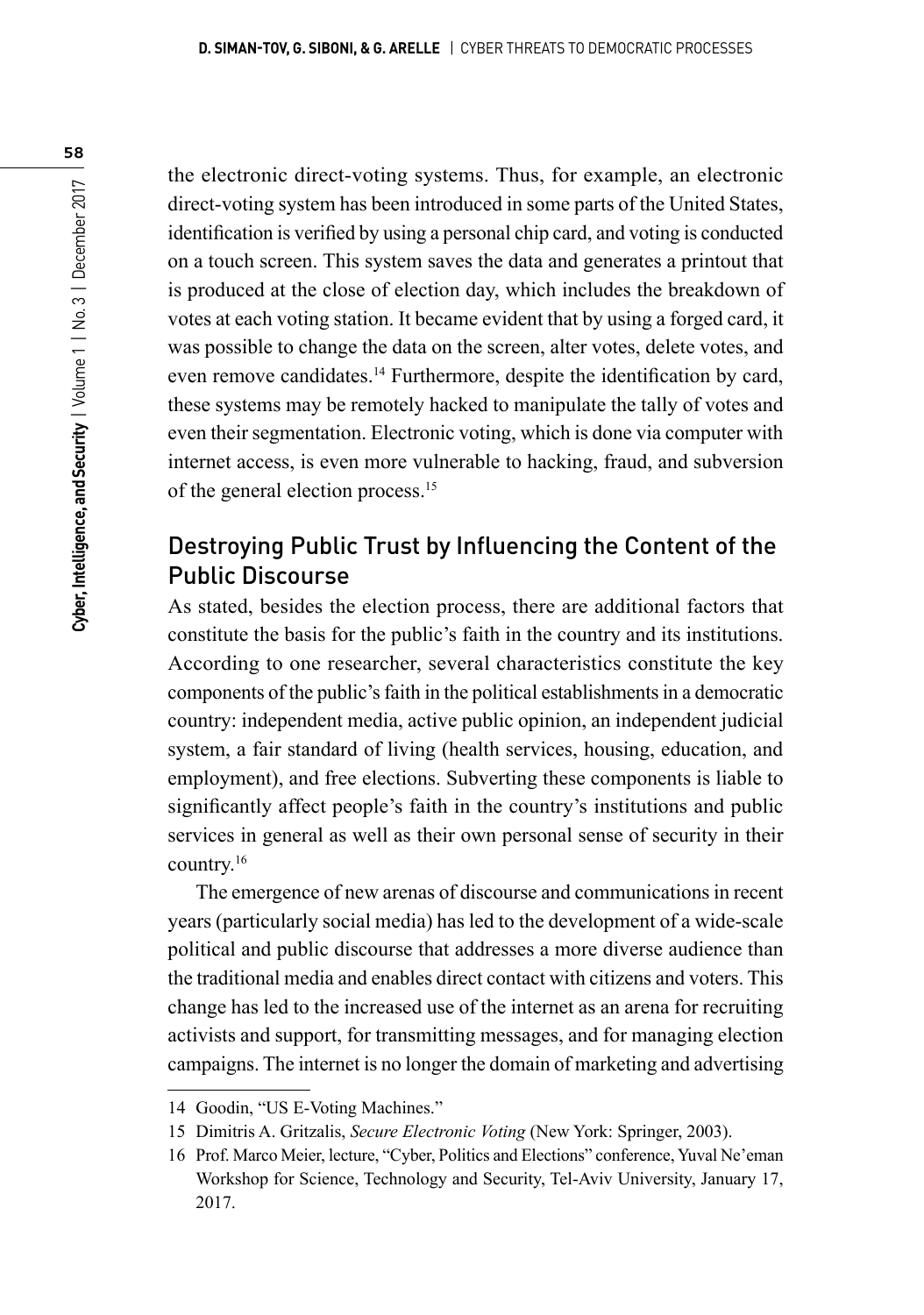gurus alone; rather, we have witnessed electoral candidates who have become increasingly active on various media channels, as well as hostile countries that seek to influence public opinion on the social networks and the internet.<sup>17</sup>

Consequently, the protection of democratic processes requires that we add to the direct threats defined above some additional threats that occur in the conscious space, which are liable to critically impact the democratic process and, in turn, the public's confidence in it. In this context, a dilemma arises relating to the need to differentiate between legitimate courses of action in a political battle and illegitimate interference by foreign entities. Defense against such threats does not relate to the direct cyber aspects (defending the terminal stations, servers, networks, and so forth) but rather to interference in the content of the messages within the political discourse. The question raised concerns the limits of free speech: Does it encompass only a country's citizens and leaders or also outside sources—such as foreign countries and terrorist organizations—when their interference is not legitimate and is intended to thwart democratic proceedings? In other words, perhaps we can reconcile ourselves to the phenomena of manipulations, lies, and rumors as a legitimate part of the political battle inside a country, but we cannot accept foreign interference that is liable to undermine the citizens' confidence in their country's institutions, which leads to their destabilization.

The structure of social networks enables content to "go viral" by extensive sharing, which increases its dissemination and its publication based on activity and the reactions that the content generates, and thus magnifies its exposure and publicity. Therefore, it is enough to have a few hundred users (real or fake) who create content targeting a specific audience for the message to "go viral" and awaken a public discourse that the traditional communications media will join. All the above indicates that it is important to examine how we can prevent outside sources from manipulating a country's democratic processes—general elections, processes within political parties, judicial processes, and so forth.

As stated, in recent years, western countries have experienced several attempts to influence the political discourse, which have been attributed to Russia. There are those who believe that attempts to influence and interfere in election campaigns in other countries reflect Russia's intent to undermine

<sup>17</sup> Azi Lev-On and Erez Cohen, *Connected: Politics and Technology in Israel* (Jerusalem: Israel Political Science Association, 2011) (in Hebrew).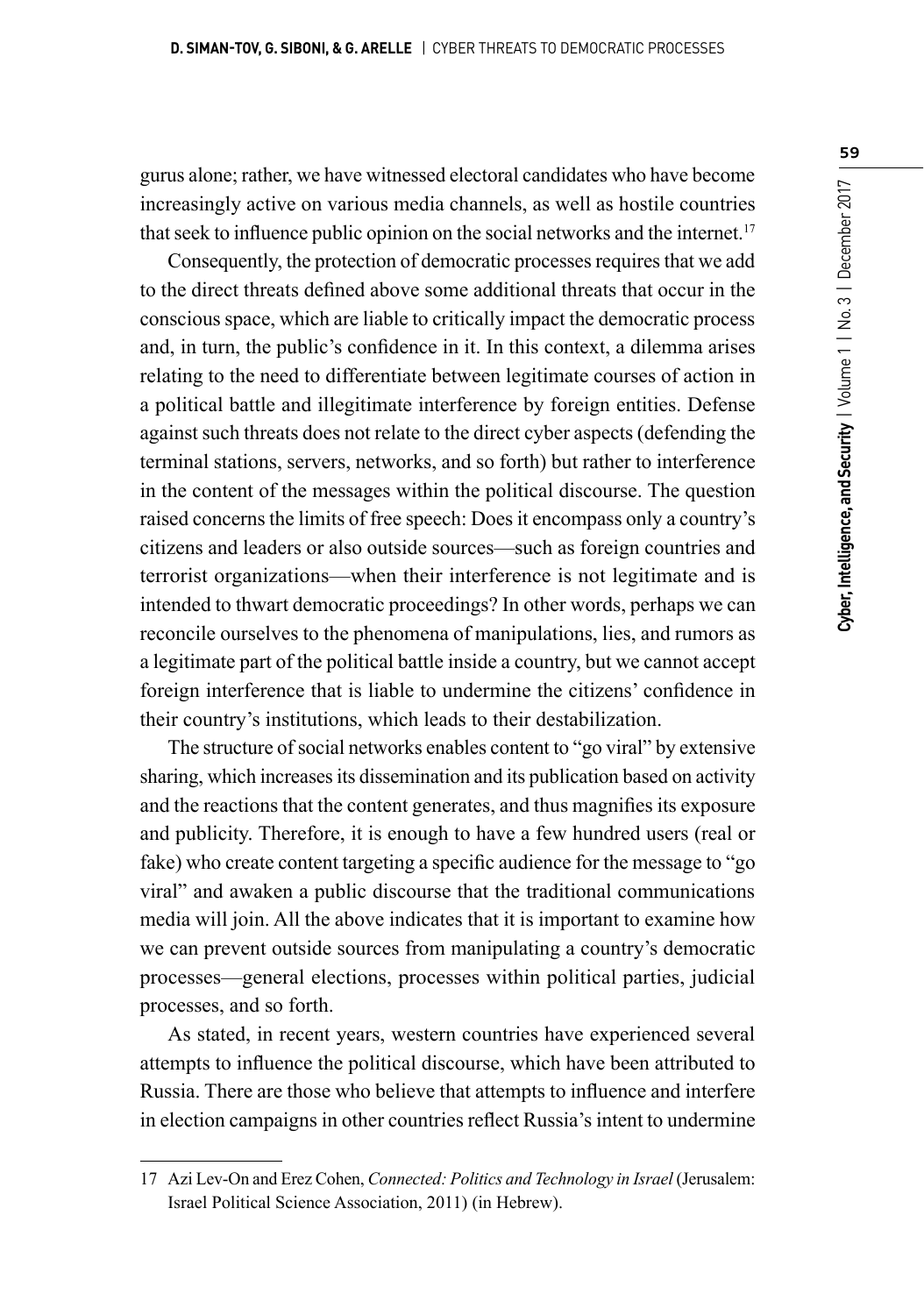citizens' faith in the democratic process in general and in electoral systems in particular, while fabricating a sense that the system is incapable of protecting its citizens' privacy and of ensuring a genuine democratic process.18 In recent years, it appears that Russia has indeed been doing its best to influence public opinion in countries where it has interests, such as in Ukraine and in the Baltic republics, as well as in Germany, the Netherlands, and France, which represent the most dominant countries in the European Union. Examples of this influence include the cyber intrusion into the Bundestag in Germany in 2015 for collecting intelligence, which would harm the ruling political party, and the attempt to interfere in the referendum in the Netherlands in April 2016, which was held because of a demand to terminate the European Union's 2014 trade agreement with Ukraine. A poll that examined the positions of voters who opposed the agreement found that most of the rationale they gave was false, not based on facts, and apparently had come from Russian propaganda.19 In addition, there were reports that Russia was trying to influence Britain's exit from the European Union ("Brexit"); the election campaign in the United States in favor of Donald Trump; and unsuccessful attempts to influence the elections in France a few months later.

The examples mentioned above demonstrate the rise in the dissemination of political or strategic information via social networks or websites that specialize in exposing information (such as "WikiLeaks") in order to influence public opinion and public discourse. Entities seeking to influence the discourse and the results of elections can do so by exposing information, whether real or fake, with the right timing. Such exposure is designed to create doubt about a candidate's suitability and to spread rumors that will harm a person's candidacy. These examples also show how elections can be influenced by the spreading of fake news, publicizing false surveys, creating media buzz about a false report that has implications on foreign policy, and leaking of personal and embarrassing information about candidates. All these can influence democratic processes and relations between countries.

The recognition of the growing use of this strategy requires a comprehensive discussion about expanding the defense measures against this threat in

<sup>18</sup> Keir Giles, *Russia's 'New' Tools for Confronting the West*, Research Paper (London: Chatham House, Royal Institute of International Affairs, 2016).

<sup>19</sup> Anne Appelbaum, "The Dutch just Showed the World how Russia Influences Western European Elections," *Washington Post*, April 8, 2016.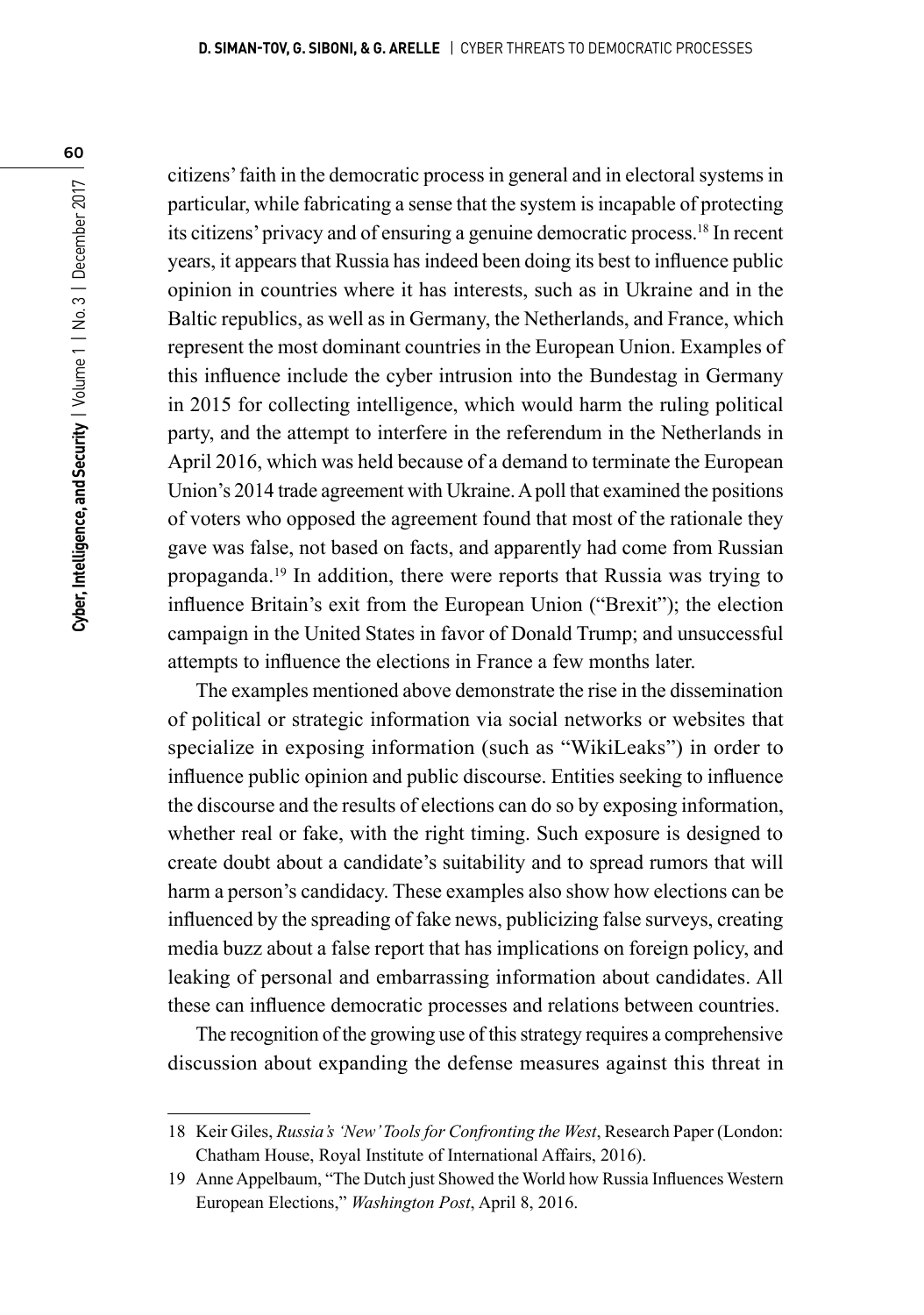democratic countries.20 Moreover, even if the technological aspects of the election process will be fully protected, it will still be possible to influence the entire democratic process. This is one of the key challenges in defending any election campaign: it is not enough to protect technological infrastructure and systems; a defense response is also needed for the entire discourse against outside anti-democratic corruption. If, in the past, the attacker had sought to disrupt communications and computer systems, now, in the era of the new threat, the attacker is actually interested in ensuring that these systems continue to operate so that the attacker can inundate them with manipulative messages.

### Factors Threatening the Democratic Election Process

The cyber threat to election campaigns can be expressed by the interference of world powers or foreign countries, international criminal or terrorist activities. The types of threats are differentiated by identifying the attacker, the motivation for the attack, its sophistication and complexity, and the available resources for executing the attack. In order to protect the election proceedings or any other critical infrastructure, risk management needs to include an analysis of those players who are motivated and able to subvert the democratic election process.21 An article that analyzed the sensitivity of the election process following the Russian attempts at interference, examined, inter alia, which of the various players could carry out a cyberattack against components of the US election system. Included among them were hostile countries, internal rivals, and individual hackers, the latter acting out of ideological motives, such as members of "Anonymous" or "WikiLeaks," or funded organizations with political ideologies that work to influence the elections through massive campaigns on social networks and among young people.22

<sup>20</sup> "Emerging Cyber Threats to the United States," Testimony of Frank J. Cilluffo, director of the Center for Cyber and Homeland Security before the US House of Representatives' Committee on Homeland Security, and the Subcommittee on Cybersecurity, Infrastructure Protection, and Security Technologies, February 25, 2016, http://docs.house.gov/meetings/HM/HM08/20160225/104505/HHRG-114- HM08-Wstate-CilluffoF-20160225.pdf.

<sup>21</sup> Goldschmidt, "Cybernetic Space and Defense of Critical Infrastructure."

<sup>22</sup> Scott and Spaniel, "The Painfully Vulnerable Election System."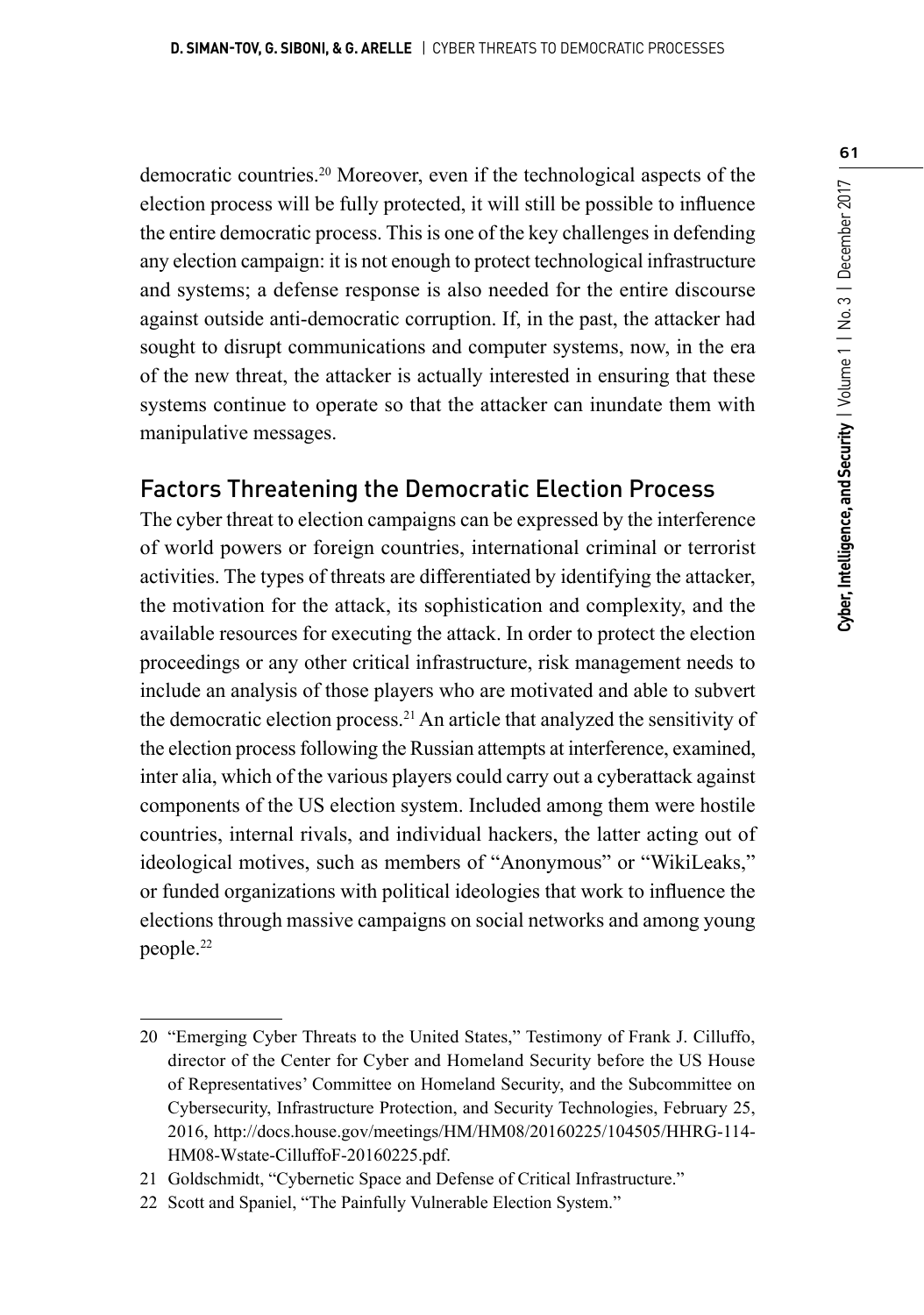The motives of rival countries for interfering in the election campaigns of another country vary according to the target of the attack. One motive can be the desire to undermine the public's sense of personal security and faith in the entire democratic process. The understanding that public opinion has an impact on how policies are set motivates rival countries to incite citizens against the democratic framework and, mainly, against the government and the politics within the country. Another motive for interfering in another country's election campaign is the desire to influence the outcome of the elections. Therefore, the interfering forces will invest their resources in several channels: influencing public opinion through propaganda, for example, by planting "trolls" who operate throughout the internet against the establishment and sometimes against the internet community; disseminating negative and inflammatory reactions to particular information; hacking of websites; spamming; subverting public opinion and faith in the system; and leaking sensitive information about rival candidates. Another motive may also be to engage in espionage and intelligence collection, including the theft of sensitive information about the candidates or about their election headquarters, as was done during the summer of 2016, when e-mails were leaked from the Democratic Party's convention.

# **Conclusions**

This article presents the threats to election campaigns, as well as the cyber and cultural developments and underlines the importance of recognizing election campaigns as critical infrastructure and processes. The conclusion is that an overall defense of the election process is needed because its external influence is liable to completely undermine the public's faith in the political establishment in their country and democratic values altogether. Leaders in Israel's national cyber organization have demonstrated their understanding of the importance of defending the computer systems of the Central Elections Committee and the database of voters, and they agree that a legislative amendment may be necessary to define these systems as critical infrastructure; however, it appears that the need to protect the political discourse from external interference is still not yet understood.

An election campaign is a "soft spot" in a democratic country, and an attack on it is liable to influence both the country and the candidates. Western countries should consider expanding their approach and the modes of response